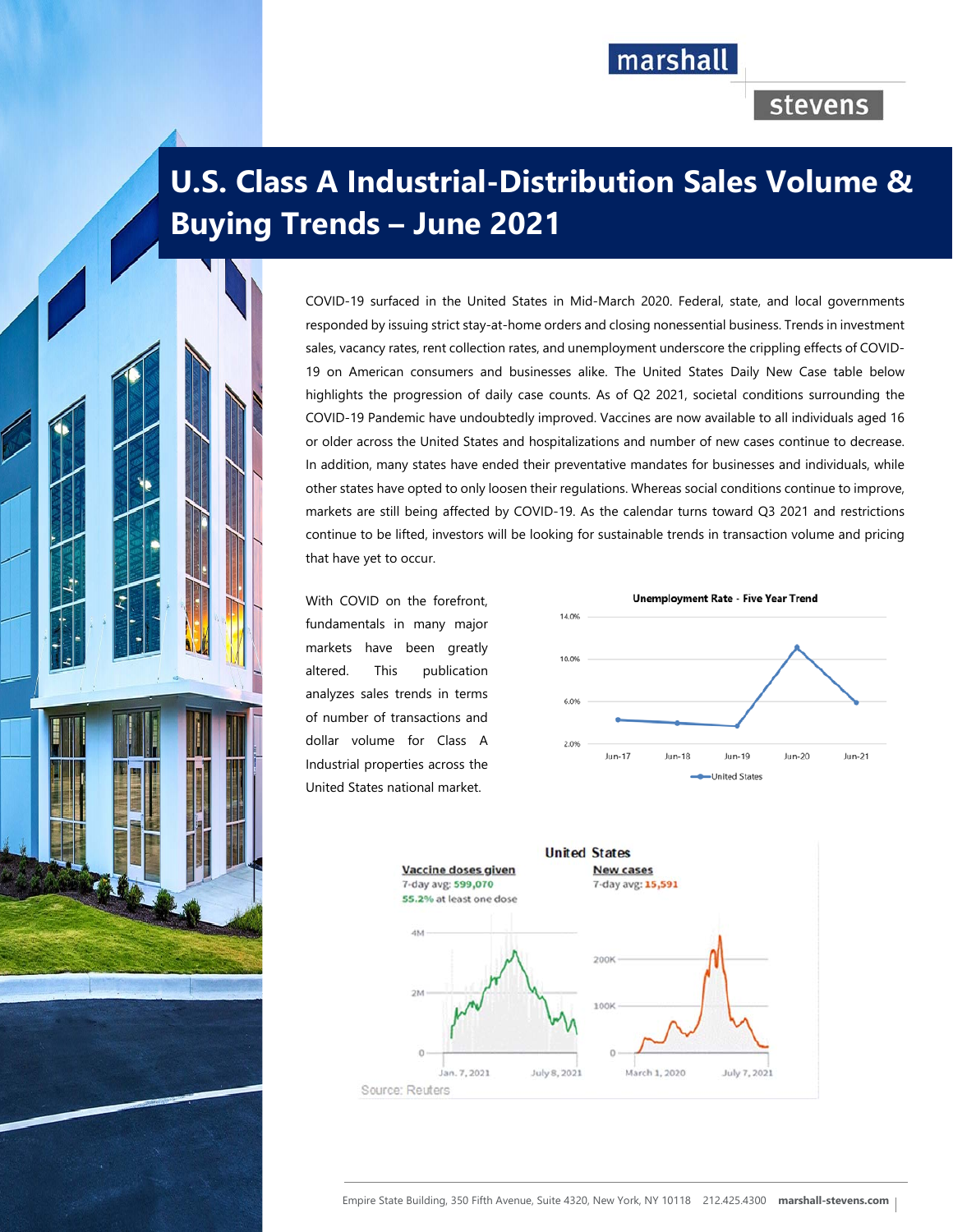#### **Number of Sales Transactions**

Parameters: All Class A industrial-distribution investment sales in the United States national market, segmented by price tranche.

marshall

stevens

- Consistent transaction volume from January 2019 to March 2020, except for a large spike in September 2019.
- March 2020- initial COVID shockwaves grip market, number of transactions falls but does not plummet.
- Uptick in transaction volume May and June 2020, but steep declines in July and August 2020.
- September 2020 February 2021- general upward trend in number of transactions with a decline beginning in March 2021.
- April and May 2021 saw 8 transactions total in each month.
- June 2021- 9 total transactions, well below the average of the prior 30-month period.
- June 2021 has the third highest number of transactions in 2021, but transactions remain relatively low.



#### U.S. Class A Industrial-Distribution - Number of Transactions

The Class A Industrial-Distribution markets have fared better than other markets during the post-COVID era. Transaction volume was quick to rebound after the onset of COVID-19. Average sales per month are not too far off from pre-COVID levels, as evidenced by the chart. However, the market has not experienced the same level of consistency as was seen prior to March 2020. July statistics should shed light on whether the market can recover following a significant decline in April, May, and June.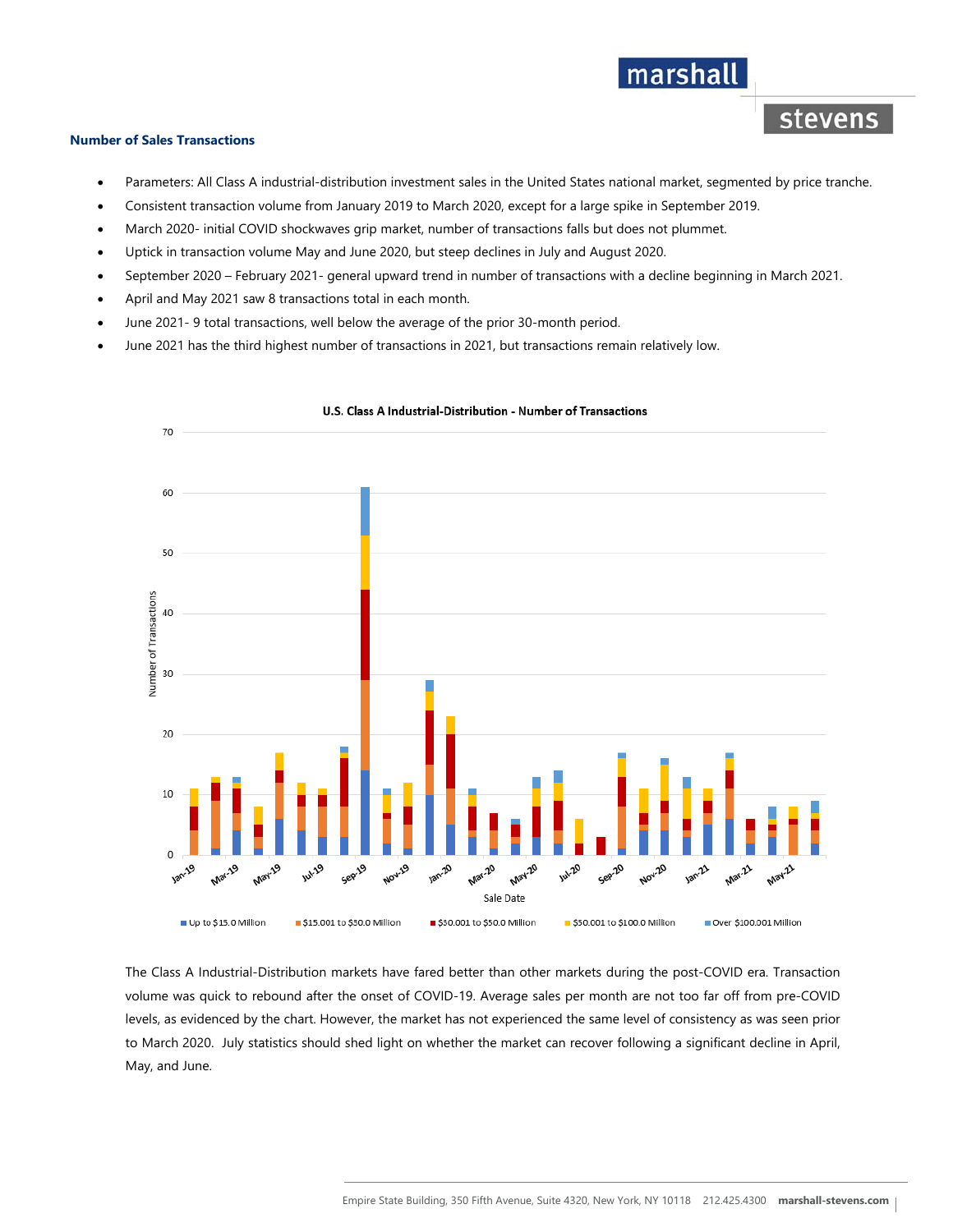## marshall

stevens

#### **Dollar Volume of Sales Transactions**

In 2019, the average monthly sales volume was approximately \$685 million. Comparatively, the average monthly sales volume in 2020 was roughly \$500 million, reflecting a decrease of approximately 27%. In 2021 through June, the monthly average declined 18.5% from the 2020 average. We tracked the dollar volume of monthly sales by tranche as seen below.

| Total Dollar Volume - U.S. Class A Industrial-Distribution |                 |               |                 |
|------------------------------------------------------------|-----------------|---------------|-----------------|
| <b>YEAR</b>                                                | 2019            | 2020          | 2021 (Jan-June) |
| Min                                                        | \$266,701,000   | \$94,230,500  | \$123,071,330   |
| Max                                                        | \$2,811,664,531 | \$750,444,834 | \$639,260,000   |
| Average                                                    | \$685,239,363   | \$499,828,029 | \$407,251,011   |
| % Difference                                               |                 | $-27.1%$      | $-18.5%$        |

- Average sales volume from January 2019 to February 2020 was \$669,954,592.
- Average sales volume from March 2020 to June 2021 was \$455,309,405.
- The largest increase in dollar volume was 667.5% from August 2020 to September 2020.
- The largest decrease in dollar volume was 79.4% from September 2019 to October 2019.
- March, July, August, October 2020, and January, March, and May 2021 did not log any sales over \$100 million.
- Sales from \$50.001 to \$100 million have generally comprised the largest share of all total sales.
- June 2021 recorded the highest total sales volume in 2021.